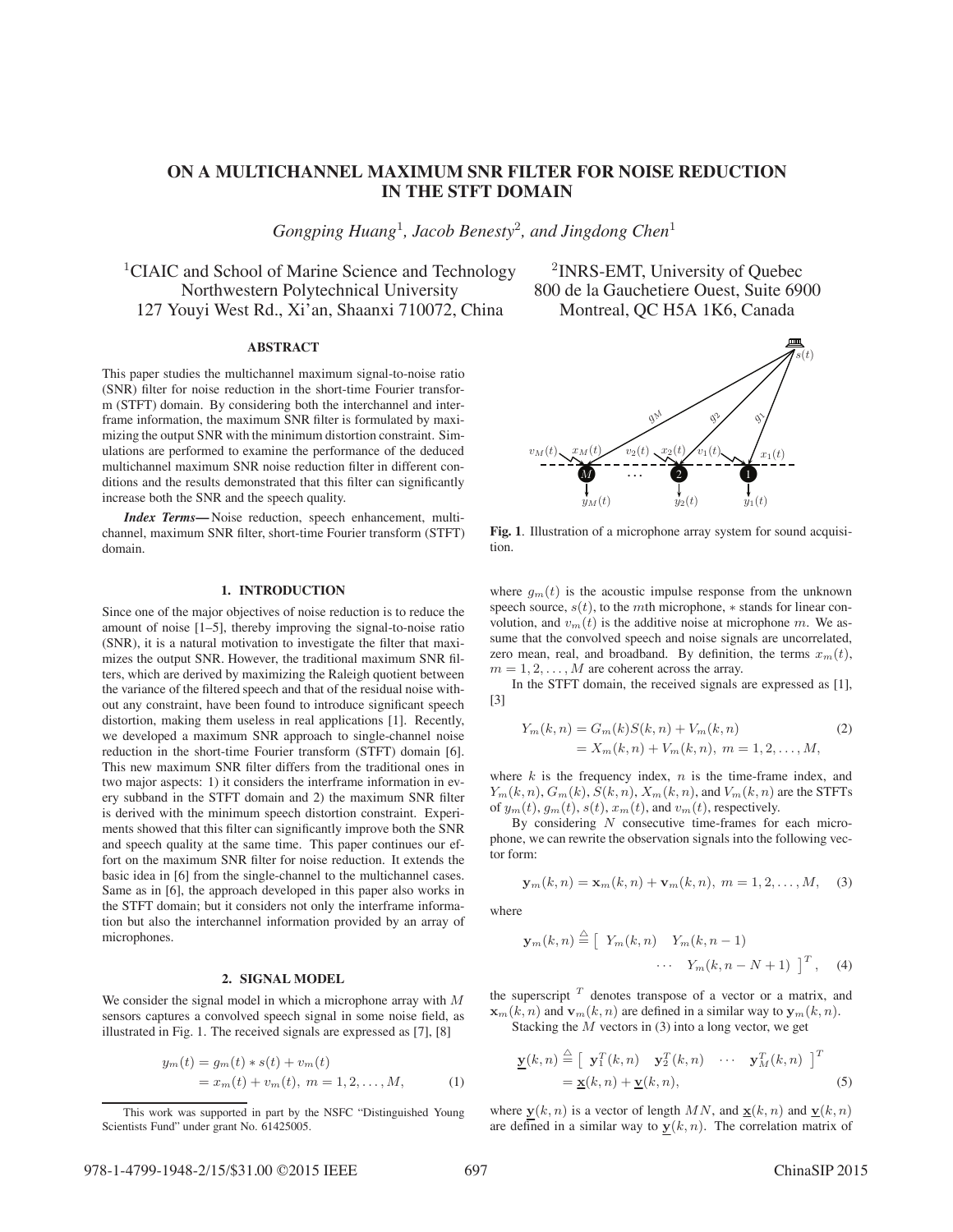$\mathbf{y}(k, n)$  is then

$$
\Phi_{\underline{\mathbf{y}}}(k,n) \stackrel{\triangle}{=} E\left[\underline{\mathbf{y}}(k,n)\underline{\mathbf{y}}^H(k,n)\right] \n= \Phi_{\underline{\mathbf{x}}}(k,n) + \Phi_{\underline{\mathbf{y}}}(k,n),
$$
\n(6)

where the superscript  $H$  is the conjugate-transpose operator, and  $\Phi$ **x**(k, n) and  $\Phi$ **v**(k, n) are the correlation matrices of **x**(k, n) and  $\underline{\mathbf{v}}(\overline{k}, n)$ , respectively.

With the above signal model, the objective of noise reduction is to estimate  $X_1(k, n)$  given  $\mathbf{y}(k, n)$ .

#### **3. MAXIMUM SNR NOISE REDUCTION FILTER**

Given the signal model in (5), the problem of noise reduction is to achieve an estimate of  $X_1(k, n)$  from the observation vector  $y(k, n)$ . This can be done by applying a complex finite-impulseresponse (FIR) filter,  $h(k, n)$ , of length MN, to the noisy signal vector,  $y(k, n)$ , i.e

$$
Z(k,n) = \underline{\mathbf{h}}^H(k,n)\underline{\mathbf{y}}(k,n)
$$
  
=  $X_{\text{fd}}(k,n) + V_{\text{rn}}(k,n),$  (7)

where  $X_{\text{fd}}(k, n) \triangleq \underline{\mathbf{h}}^H(k, n)\underline{\mathbf{x}}(k, n)$  is the filtered desired signal and  $V_{\text{rn}}(k, n) \triangleq \underline{\mathbf{h}}^H(k, n) \underline{\mathbf{v}}(k, n)$  is the residual noise. The variance of  $Z(k, n)$  is then

$$
\phi_Z(k,n) \stackrel{\triangle}{=} E\left[|Z(k,n)|^2\right] = \phi_{X_{\text{fd}}}(k,n) + \phi_{V_{\text{rn}}}(k,n), \quad (8)
$$

where  $\phi_{X_{\text{fd}}}(k, n) = \underline{\mathbf{h}}^H(k, n) \underline{\mathbf{\Phi}}_{\underline{\mathbf{x}}}(k, n) \underline{\mathbf{h}}(k, n)$  and  $\phi_{V_{\text{rn}}}(k, n) =$ <br> $\mathbf{h}^H(k, n) \underline{\mathbf{\Phi}}_{\underline{\mathbf{x}}}(k, n) \underline{\mathbf{h}}(k, n)$  are the variances of  $X_{\text{cl}}(k, n)$  and  $\frac{\mathbf{h}^H(k,n)\tilde{\mathbf{\Phi}}_v(k,n)\mathbf{h}(k,n)}{V(k,n)}$  are the variances of  $X_{\text{fd}}(k,n)$  and  $V_{\rm rn}(k,n)$ , respectively.

The subband input and output SNRs are defined, respectively, as

$$
iSNR(k,n) \stackrel{\triangle}{=} \frac{\phi_{X_1}(k,n)}{\phi_{V_1}(k,n)}\tag{9}
$$

and

$$
\text{oSNR}[\underline{\mathbf{h}}(k,n)] \stackrel{\triangle}{=} \frac{\phi_{X_{\text{fd}}}(k,n)}{\phi_{V_{\text{rn}}}(k,n)} = \frac{\underline{\mathbf{h}}^H(k,n)\Phi_{\underline{\mathbf{x}}}(k,n)\underline{\mathbf{h}}(k,n)}{\underline{\mathbf{h}}^H(k,n)\Phi_{\underline{\mathbf{v}}}(k,n)\underline{\mathbf{h}}(k,n)},\tag{10}
$$

where  $\phi_{X_1}(k, n)$  and  $\phi_{V_1}(k, n)$  are the variances of  $X_1(k, n)$  and  $V_1(k, n)$ , respectively.

Now, we want to find a filter that maximizes the subband output SNR, i.e., oSNR  $[\underline{\mathbf{h}}(k, n)]$ . It is seen from (10) that oSNR  $[\underline{\mathbf{h}}(k, n)]$ is in the form of the generalized Rayleigh quotient. Let  $\lambda_1(k, n)$ be the maximum eigenvalue of the matrix  $\mathbf{\Phi}_{\mathbf{v}}^{-1}(k,n)\mathbf{\Phi}_{\mathbf{x}}(k,n)$ . We denote by  $\underline{\mathbf{b}}_1(k, n)$  the eigenvector associated with  $\underline{\lambda}_1(k, n)$ . It can be shown that the filter that maximizes oSNR  $[\underline{\mathbf{h}}(k, n)]$  is

$$
\underline{\mathbf{h}}_{\text{max}}(k,n) = \underline{\beta}(k,n)\underline{\mathbf{b}}_1(k,n),\tag{11}
$$

where  $\beta(k,n) \neq 0$  is an arbitrary complex number. It can be  $checked$  that

$$
\text{oSNR}[\underline{\mathbf{h}}_{\text{max}}(k, n)] = \underline{\lambda}_1(k, n) \ge \text{oSNR}[\underline{\mathbf{i}}_1] = \text{iSNR}(k, n),\tag{12}
$$

where  $\underline{\mathbf{i}}_1$  is the first column of the  $MN \times MN$  identity matrix  $\mathbf{I}_{MN}$ .

The choice of the value of  $\beta(k,n)$  is extremely important in practice. With a poor choice of this parameter, the desired signal can be severely distorted. To find the proper value of  $\beta(k, n)$ , let us

define the distortion-based mean-square error (MSE) at frequency index k:

$$
J\left[\underline{\mathbf{h}}(k,n)\right] \stackrel{\triangle}{=} E\left\{ \left|X_1(k,n) - \underline{\mathbf{h}}^H(k,n)\underline{\mathbf{x}}(k,n)\right|^2 \right\},\qquad(13)
$$

which can be rewritten as

$$
J[\underline{\mathbf{h}}(k,n)] = \phi_{X_1}(k,n) + \underline{\mathbf{h}}^H(k,n)\Phi_{\underline{\mathbf{x}}}(k,n)\underline{\mathbf{h}}(k,n)
$$

$$
-\underline{\mathbf{h}}^H(k,n)\Phi_{\underline{\mathbf{x}}}(k,n)\underline{\mathbf{i}}_1 - \underline{\mathbf{i}}_1^T\Phi_{\underline{\mathbf{x}}}(k,n)\underline{\mathbf{h}}(k,n).
$$
(14)

Substituting (11) into (14), we get the distortion-based MSE associated with the maximum SNR filter, i.e.,

$$
J\left[\underline{\mathbf{h}}_{\text{max}}(k,n)\right] = \phi_{X_1}(k,n) + \left|\underline{\beta}(k,n)\right|^2 \underline{\mathbf{b}}_1^H(k,n) \times
$$
  

$$
\Phi_{\underline{\mathbf{x}}}(k,n)\underline{\mathbf{b}}_1(k,n) - \underline{\beta}^*(k,n)\underline{\mathbf{b}}_1^H(k,n)\Phi_{\underline{\mathbf{x}}}(k,n)\underline{\mathbf{i}}_1
$$
  

$$
-\underline{\beta}(k,n)\underline{\mathbf{i}}_1^T\Phi_{\underline{\mathbf{x}}}(k,n)\underline{\mathbf{b}}_1(k,n), \qquad (15)
$$

where the superscript  $*$  is the complex-conjugate operator.

Now, we want to find the  $\beta(k, n)$  parameter that minimizes  $J[\underline{\mathbf{h}}_{\text{max}}(k,n)]$ . Differentiating  $J[\underline{\mathbf{h}}_{\text{max}}(k,n)]$  with respect to  $\beta^*(k, n)$  and equating the result to 0, We obtain

$$
\underline{\beta}(k,n) = \frac{\underline{\mathbf{b}}_1^H(k,n)\Phi_{\underline{\mathbf{x}}}(k,n)\underline{\mathbf{i}}_1}{\underline{\mathbf{b}}_1^H(k,n)\Phi_{\underline{\mathbf{x}}}(k,n)\underline{\mathbf{b}}_1(k,n)}
$$

$$
= \frac{\underline{\mathbf{b}}_1^H(k,n)\Phi_{\underline{\mathbf{x}}}(k,n)\underline{\mathbf{i}}_1}{\underline{\lambda}_1(k,n)}.
$$
(16)

Substituting  $(16)$  into  $(11)$ , we find that the optimal maximum SNR filter with minimum distortion is

$$
\underline{\mathbf{h}}_{\text{max}}(k,n) = \frac{\underline{\mathbf{b}}_1^H(k,n)\underline{\Phi}_{\underline{\mathbf{x}}}(k,n)\underline{\mathbf{i}}_1}{\underline{\lambda}_1(k,n)}\underline{\mathbf{b}}_1(k,n). \tag{17}
$$

# **4. SIMULATIONS**

In this section, we study the performance of the optimal maximum SNR filter with minimum distortion through simulations. The layout of the simulation setup is illustrated in Fig. 2, where a linear array of 4 omnidirectional microphones is placed in a square room of size  $4 \text{ m} \times 4 \text{ m} \times 4 \text{ m}$ . The four microphones are located, respectively, at (x, 2.0, 1.6), where  $x = 2.1 : 0.1 : 2.3$ . A loudspeaker is placed at (2.0, 2.0, 1.4). The acoustic channel impulse responses from the



**Fig. 2**. Layout of the simulation setup (coordinates in meters).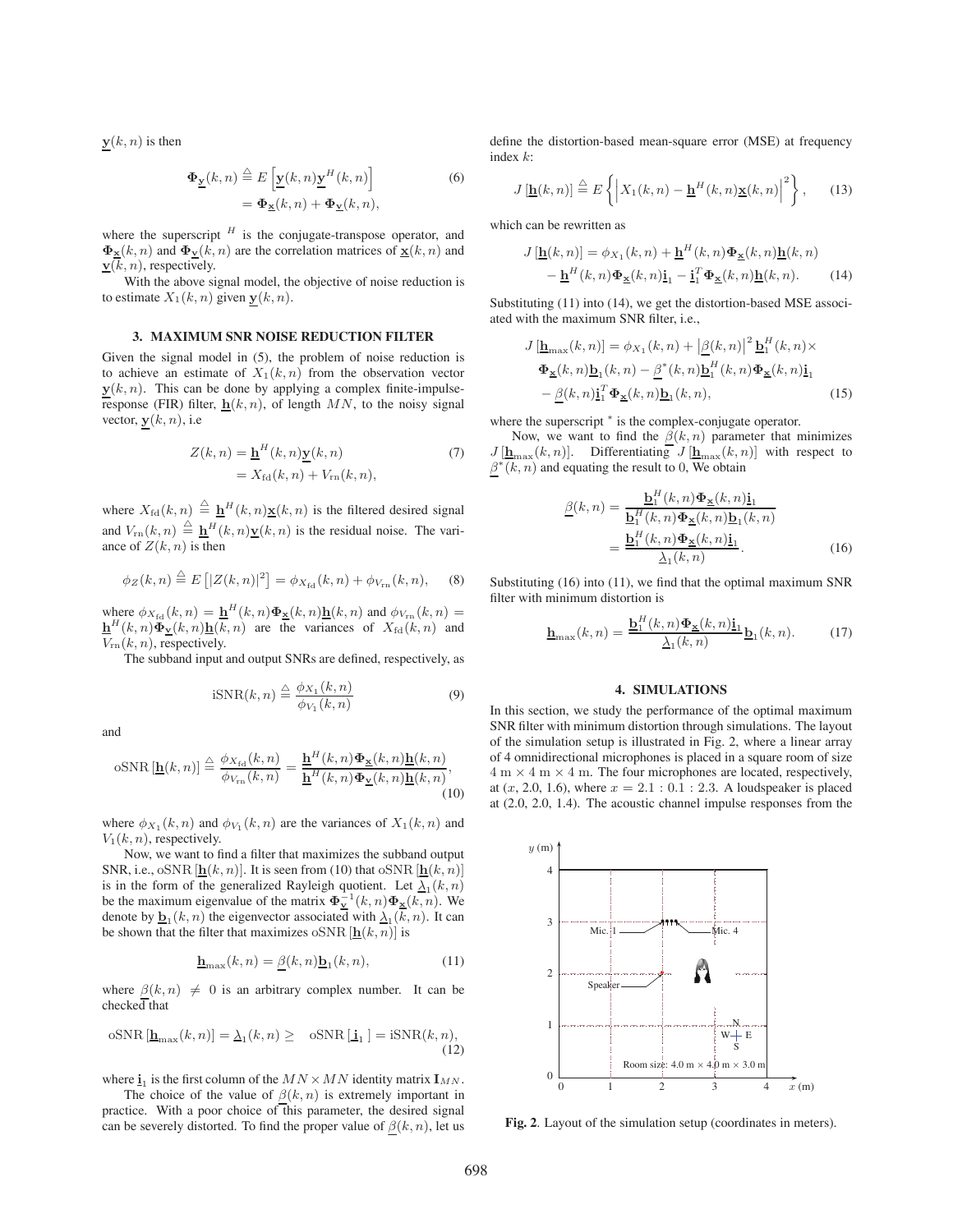

Fig. 3. Performance of the multichannel maximum SNR filter in the STFT domain as a function of the input SNR in white Gaussian noise: (a) output SNR and (b) speech distortion index.

source to the four microphones are generated with the image model method [9]. Then, the microphone outputs are generated by convolving the source signal with the corresponding impulse responses and noise is then added to the convolved signals to control the SNR level.

To implement the maximum SNR filter given in (17), we first divide the array signals into overlapping frames (of size  $K = 128$ ) with 75% overlapping. A Kaiser window is then applied to each frame and the windowed frame signal is subsequently transformed into the STFT domain using a 128-point FFT. To compute the maximum SNR filter, we need to know the correlation matrices  $\Phi_y(k, n)$ and  $\Phi$ **v**(k, n). The former can be directly computed from the noisy signal. However, to compute the  $\Phi_{\mathbf{v}}(k, n)$  matrix, we need a noise estimator such as the ones developed in [10] and [11]. But to place our focal point on illustrating the performance with the maximum S-NR filter, we directly compute the noise correlation matrix from the noise signal in this paper. Specifically, the initial estimates  $\Phi_y(k, n)$ and  $\Phi_{\mathbf{v}}(k, n)$  are computed use the first 100 frames with a sample average. Then at every time-frame, the two matrices are updated using a recursive method as in [12].

After obtaining the estimate of the correlation matrices  $\Phi_{\mathbf{y}}(k, n)$  and  $\Phi_{\mathbf{y}}(k, n)$ , the clean speech correlation matrix is computed as  $\widehat{\Phi}_{\mathbf{x}}(k,n) = \widehat{\Phi}_{\mathbf{y}}(k,n) - \widehat{\Phi}_{\mathbf{y}}(k,n)$ . In order to ensure that the matrix  $\widehat{\Phi}_{\mathbf{x}}(k, n)$  is positive semi-definite, we apply the eigenvalue decomposition and set the non-positive eigenvalues to zero.

We use the output SNR, the speech distortion index [13], and the perceptual evaluation of speech quality (PESQ) [14] as the performance measures. To compute these measures, we first estimate  $Z(k, n)$ ,  $X_{\text{fd}}(k, n)$ , and  $V_{\text{rn}}(k, n)$  in the STFT domain, and then transform them into the time domain. As a result, we can compute the output SNR after noise reduction according to the following definition [13]:

$$
oSNR = \frac{E\left[x_{\text{fd}}^2(t)\right]}{E\left[v_{\text{rn}}^2(t)\right]},
$$
\n(18)



Fig. 4. PESQ score of the multichannel maximum SNR filter in the STFT domain as a function of the input SNR in different noises: (a) car noise and (b) white Gaussian noise.

where  $x_{\text{fd}}(t)$  is the time domain filtered desired signal [inverse FFT of  $X_{\text{fd}}(k, n)$ ], and  $v_{\text{rn}}(t)$  is the time domain residual noise [inverse FFT of  $V_{\rm rn}(k, n)$ ]. Similarly, the speech distortion index is computed according to its definition [13]:

$$
v_{\rm sd} = \frac{E\left\{ [x_{\rm fd}(t) - x(t)]^2 \right\}}{E\left[ x^2(t) \right]}.
$$
 (19)

In the first experiment, we examine the performance of multichannel maximum SNR filter in different SNR conditions. We set the reflection coefficients to  $0.8$  (the reverberation time  $T_{60}$  is approximately 240 ms), and change the input SNR from 0 dB to 20 dB. We study the maximum SNR filter in three different conditions:  $M = 1, N = 4$  (single-channel maximum SNR filter),  $M = 4, N = 1$  (multichannel maximum SNR gain without using interframe information), and  $M = 4, N = 2$  (multichannel maximum SNR filter considering both the interchannel and interframe information). The results are plotted in Fig. 3. As one can see from Fig. 3, the single-channel maximum SNR filter  $(M = 1, N = 4)$ and the multichannel maximum SNR gain ( $M = 4, N = 1$ ) have similar output SNRs in a given input SNR condition. In comparison, the multichannel maximum SNR filter ( $M = 4, N = 2$ ) achieves much higher output SNRs than the other two.

To further evaluate the multichannel maximum SNR filter, we examine, in this simulation, the PESQ performance, which has been found to have higher correlations, than many other widely known objective measures, with the subjective ratings of overall quality of enhanced speech signals. Same as in the previous simulation, we set the room reflection coefficients to 0.8 ( $T_{60} \simeq 240$  ms). We consider two types of noise: white Gaussian noise and car noise (recorded in a sedan car running at 50 miles/hour on a highway). The input SNR varies from 0 dB to 20 dB. Signals from a female talker and a male talker are used as the source signal. For every given noise condition, the PESQ mean opinion score (MOS) for each talker is computed first. These raw PESQ MOS scores are then mapped to the PESQ